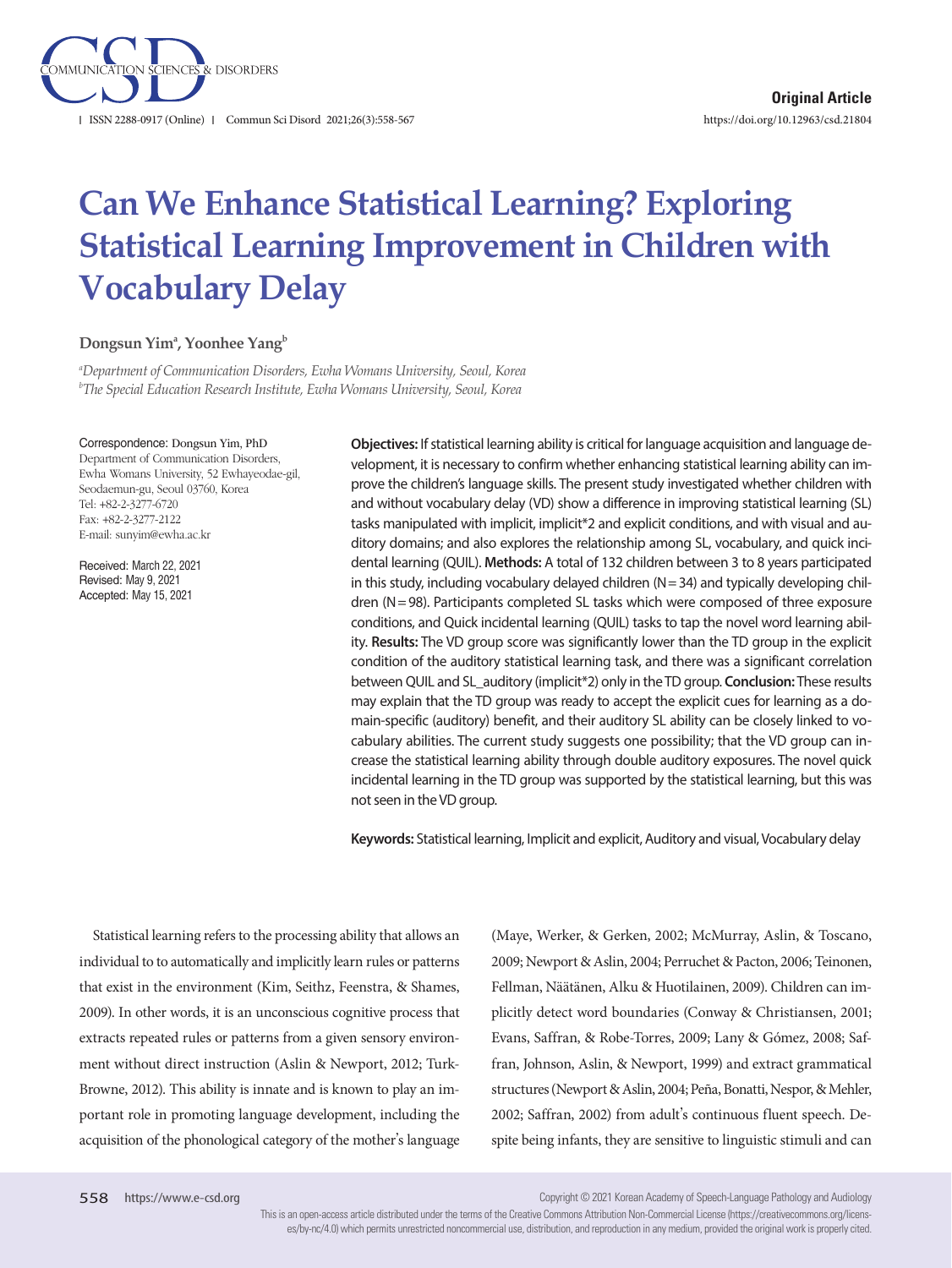discover relationships and rules between the numerous stimuli that exist in language stimulation. In this process, statistical learning plays an important role in encoding linguistic information through listening to sequential fluent speech (Conway & Christianen, 2001; Lany & Gomez, 2008).

According to prior research, the statistical learning ability in children with specific language impairment (SLI) is reported to be more domain-generally inefficient than typically developing (TD) peers (Erickson & Thiessen, 2015; Evans et al., 2009). The domaingeneral perspective means that the learning mechanism is applied to a wide range of areas, and it is a view that holds that different domains (auditory, visual, and motor abilities, etc.) are all collaborative with each other in vocabulary acquisition. On the other hand, a domain-specific perspective holds that certain abilities are independent of each other when learning. For example, this perspective supports that the visual domain and the auditory domain function separately.

Evans et al. (2009) examined the statistical learning of children with SLI and hypothesized that if there is a domain-general deficiency in implicit learning ability of children with SLI, then children with SLI will show poor learning under both speech and nonspeech conditions. They identified whether children with SLI require more exposure than their peers to discover word boundaries. Their results showed that TD children scored greater than 50% during both 21-minute and 42-minute exposure conditions, and this performance was also significantly related to lexical ability. On the other hand, children with SLI showed a performance scored 50% (just picking one of the two buttons) under 21-minute exposure condition, while TD children significantly outperformed the children with SLI. In the 42-minute exposure condition, both groups scored more than 50%, and children with SLI were able to show a significant correlation between statistical learning ability and receptive vocabulary in the 42-minute exposure condition (Evans et al., 2009). These results suggested that the children with SLI exhibit inefficient statistical learning skills compared to their peers, and that they need more exposure to vocabulary learning. According to Ulman and Pierpont (2005), children with SLI are vulnerable to such statistical learning because of their deficiency in the procedural learning system.

Yim and Rudoy (2013) used a visual statistical learning task with

unnamable shapes as stimuli and an auditory statistical learning task with synonymously structured pure-tones as stimuli to identify whether the language skills of 5 to 13 years old bilingual and monolingual children could explain statistical learning skills. Their results showed that the language skills of the monolingual children's group significantly explained auditory implicit learning ability. This suggests that auditory implicit learning ability is relatively more closely related to language skill than visual implicit learning ability.

If statistical learning ability is very critical for language acquisition and language development, it is necessary to confirm whether enhancing statistical learning ability can improve the children's language skills. In a previous study, a variety of experimental manipulations were used to identify the potential for improvement of statistical learning, such as providing time exposure of implicit learning (Evans et al., 2009) or using explicit methods that are contrary to implicit concepts (Frost, Armstrong, Siegelman, & Christiansen, 2015; Sun, Zhang, Slusarz, & Mathews, 2007). Gray (2003) reported that children with SLI require more exposure than TD children to find phonological, semantic, and syntactic information to learn new words.

As shown above, there have been various prior studies related to statistical learning; mainly targeting SLI children (Evans et al., 2009; Lammertink, Boersma, Wijnen, & Rispens, 2017; Mainela-Arnold & Evans, 2014), but few studies of children with vocabulary delay (VD) have been conducted. Since it has been reported that children could learn novel words more efficiently through statistical learning ability in the early stages of word acquisition (Yu, 2008), it is necessary to explore whether the statistical learning skills useful for vocabulary acquisition can be improved for children. Therefore, the present study investigated whether children with and without vocabulary delay (VD) show differences in performance on statistical learning (SL) tasks. The tasks consist of implicit, implicit\*2, and explicit conditions with visual and auditory domains for verifying the improvement possibility of SL abilities and comparing the SL enhancement conditions of the VD and TD groups. Also, we explored the relationship among the SL, the receptive and expressive vocabulary test (REVT; Kim, Hong, Kim, Jang, & Lee, 2009), and quick incidental learning (QUIL).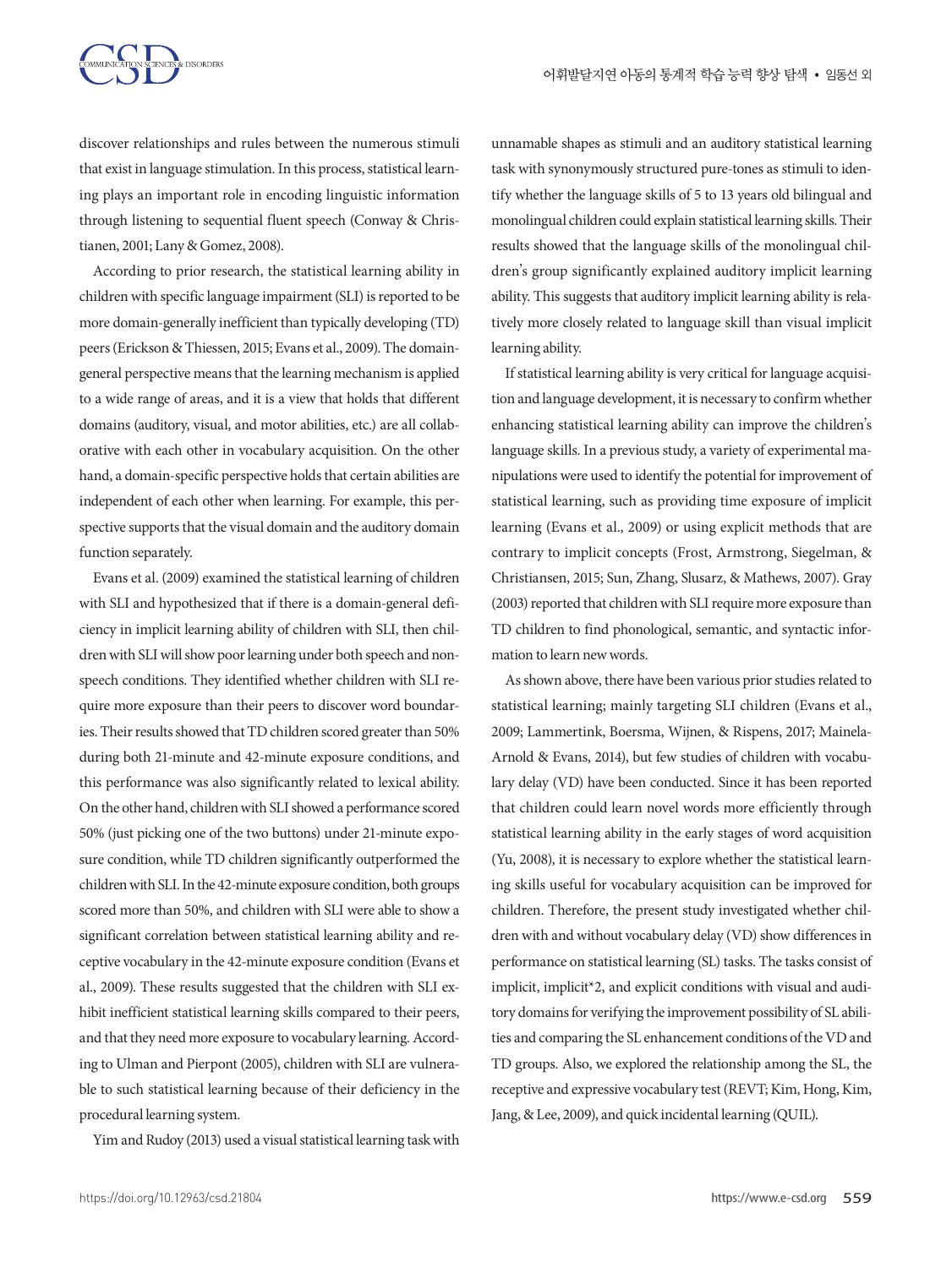

## **METHODS**

### **Participants**

One-hundred thirty-two children participated in this study, with 34 vocabulary delayed children (VD), and 98 typically developing (TD) children aged 3-8 years old.

The TD group who participated in this study were reported as (1) normal cognition, language, and physical abilities by parents or teachers, (2) K-ABC (Moon & Byun, 2003) non-verbal cognitive test results of 85 points (-1 SD) or higher, (3) REVT (Kim et al., 2009) receptive and expressive vocabulary scores were all in the normal range (-1 SD), and (4) no history of visual and hearing impairment, and emotional behavioral disorders or neurological disorders.

The VD group in this study were reported (1) in the normal cognitive and physical abilities by parents and teachers, (2) K-ABC (Moon & Byun, 2003) non-verbal cognitive test results of 85 points (-1 SD) or higher, (3) REVT (Kim et al., 2009) receptive and expressive vocabulary scores are all less than -1.5 SD based on their age, and (4) no history of visual and hearing impairment, and emotional behavioral disorders or neurological disorders. Sampling of the study subjects was conducted at daycare center or kindergarten in Seoul and Gyeonggi area.

All subjects were native speakers of Korean and reported no history of a hearing or sight loss, other neurological disorders, or intellectual disability at the time of testing. The age difference between the two groups was not significant except for one occurrence in condition 2 (implicit \*2). The Kaufman Assessment Battery for Children (K-ABC; Moon & Byun, 2003) was used to measure nonverbal IQ. Both groups were confirmed as being within the normal range in their nonverbal IQ despite the significant differences between the groups in condition 3 (explicit) (*p*<.05). The Receptive and Expressive Vocabulary Test (REVT; Kim et al., 2009) scores of the standardized test were significantly lower for the VD group in all conditions ( $p < .01$ ). All participants of the VD and TD groups completed QUIL and SL tasks, which consisted of three exposure conditions (implicit, implicit\*2, explicit) with two modalities (visual and auditory), and each of the three exposure condition groups was randomly assigned. All children were assigned to only one condition of three exposure conditions. The non-standardized word learning test, quick incidental learning (QUIL) score was also significantly lower in the VD than the NL (Normal Language) group in condition 1 (implicit) and 2 (implicit \*2) (*p*<.05). Table 1 summarizes the descriptive statistics of the two groups.

#### **Materials**

#### Quick incidental learning (QUIL)

The QUIL is a task to measure novel word learning skills and tap the fast-mapping abilities, with a total of 10 target vocabulary words embedded in each 5-minute animation video (camera story, TV story). The researcher encouraged the child to watch the animation comfortably without any instructions. As soon as the animation video was finished, the child would choose the picture that corresponds to the target vocabulary out of the four pictures to identify if they had learned the target vocabulary. The target vocabularies included four from the camera story ('Naguda', 'Dubi', 'Tapada', 'Gabaeda'), and six from the TV story ('Nottae', 'Bineoda', 'Mekku', 'Hano', 'Ppomaeda', 'Pucha').

|                           | Condition 1    |                |            | Condition 2    |               |            | Condition 3    |                |           |
|---------------------------|----------------|----------------|------------|----------------|---------------|------------|----------------|----------------|-----------|
|                           | $TD (N = 35)$  | $VD (N = 15)$  |            | $TD (N = 35)$  | $VD (N = 14)$ |            | $TD(N=35)$     | $VD (N = 14)$  |           |
| Age (months)              | 70.43 (8.85)   | 67.27 (10.15)  | 1.228      | 68.63 (4.94)   | 72.93 (8.54)  | 4.890*     | 69.86 (7.69)   | 69.14 (10.26)  | .071      |
| Nonverbal IQ <sup>a</sup> | 113.54 (15.62) | 107.07 (12.71) | 2.002      | 109.77 (10.60) | 107.36 (9.21) | .556       | 109.49 (10.48) | 100.43 (10.65) | $7.40***$ |
| REVT E <sup>b</sup>       | 76.71 (12.04)  | 53.07 (19.13)  | 28.055**   | 74.71 (9.52)   | 66.00 (9.79)  | 26.095**   | 73.57 (8.21)   | 54.50 (16.74)  | 28.818**  |
| REVT-R <sup>b</sup>       | 68.57 (12.73)  | 47.87 (12.72)  | $27.784**$ | 68.11 (9.90)   | 51.57 (11.09) | $8.244***$ | 68.40 (10.65)  | 47.79 (16.72)  | 26.670**  |
| <b>QUIL</b> <sup>c</sup>  | 50.00 (19.10)  | 34.67 (18.47)  | $.012*$    | 50.57 (17.98)  | 39.29 (14.92) | $4.312*$   | 44.57 (17.21)  | 40.71 (16.85)  | .508      |

| Table 1. Participants' characteristics in each condition |  |  |  |
|----------------------------------------------------------|--|--|--|
|----------------------------------------------------------|--|--|--|

Values are presented as mean (SDs).

Condition 1= Implicit; Condition 2= Implicit\*2; Condition 3= Explicit; VD= children with Vocabulary Delay; TD= Typically Developing children.

<sup>a</sup>Korean Kaufman Assessment Battery for Children (Moon & Byeon, 2003), <sup>b</sup>Receptive & Expressive Vocabulary Test (Kim, Hong, Kim, Jang, & Lee, 2010), °Quick Incidental Learning (Yang, Yim, Kim, & Han, 2013).

\**p* < .05, \*\**p* < .01.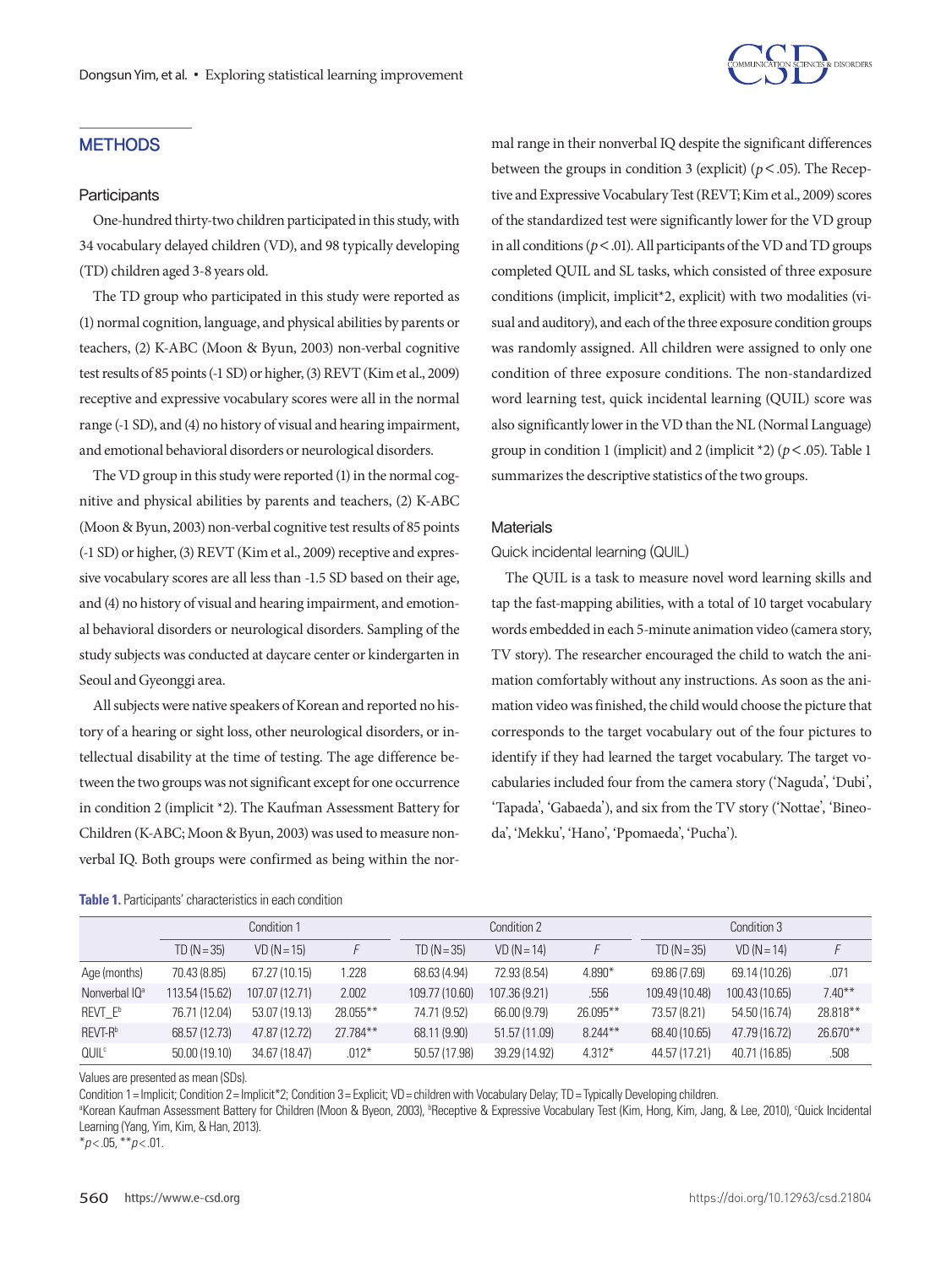

Auditory statistical learning (ASL)

The auditory statistical learning task is for identifying whether the participants can find the rule or pattern while listening to continuous pure tones. In this research, we used the tasks designed by Yim et al. (2016), who revised the tasks created Yim and Windsor (2010). The auditory stimuli consist of 9 tones (Set 1: A, F#, F/ Set 2: E, B, C/ Set 3: D, C#, G) in one octave and they are categorized into 3 different sets. The tasks are divided into learning and testing sessions (Yim et al., 2016).

During the learning session, subjects continuously listen to 3 sets of randomly arranged auditory stimuli (pure tones) for 170 seconds. In the test session, the researcher presents two sets of auditory stimuli for each item. The auditory stimuli consists of two types: one that was revealed during the learning session and an unfamiliar novel sound to the subjects that was not presented in the learning session. For the group in condition 1, the examiner does not explain the rules of auditory stimuli before the test session and the subjects listen to the stimuli once (for 170 seconds). For the group in condition 2, the examiner does not explain the rules of auditory stimuli before the test session as well, but the subjects listen to the stimuli twice (for 340 seconds). For the group in condition 3, the subjects receive the explicit instructions at the beginning of the test session after the learning session is completed and then listen to the stimuli once (for 170 seconds). The researcher will instruct, "Listen carefully, you will be able to hear some sounds with the other sounds and there are rules as follows (Some daily auditory sound are presented in sequence, such as a doorbell, a car horn, and then a vacuum cleaner sound sets). Listen carefully to the order in which the sounds are heard. I will ask you later."

After the learning session, the test session starts immediately. During the testing session, three groups are all instructed to choose a familiar pure tone between the two sets of auditory stimuli.

## Visual statistical learning (VSL)

Visual statistical learning tasks are conducted in the same manner as the auditory statistical learning tasks. These tasks use visual stimuli. The visual stimuli consist of 3 sets of 9 figures. The subjects would see each stimulus for 1 second and there would be 0.25-second pause between visual stimulus. Tasks are divided into learning sessions and testing sessions. During the learning sessions, subjects would watch continuous visual stimuli for 4 minutes and 30 seconds through the computer monitor. After the learning session, a researcher would present two visual sets of stimuli: one that was revealed during the learning session and a completely different combination from what was previously presented. After the session, the subject is then asked to choose the more familiar picture (visual stimuli) when presented with a choice (Yim et al., 2016).

Similar to the tasks of auditory implicit learning, the researcher would not explain the rules of visual stimuli before the test session in condition 1. For the group in condition 2, the researcher will not explain the rules of visual stimuli before the test session as well, but the subjects will watch the stimuli twice. For the group in condition 3, the subjects receive the explicit instructions that there will be a test session after the learning session, and they watch the stimuli once. The instructions would be the same as follows. "Now, look at this picture carefully. Those figures will appear and there will have some rules. Some figures always come together (the subjects are not presented with real target figures. They watch triangles, squares, and circles as example). First, the triangle, then square and finally the circle appears. Watch carefully what kinds of figures appear together. I will ask you later."

#### Procedures and Data Analyses

After the screening test with K-ABC (Moon & Byun, 2003) measuring nonverbal IQ and REVT (Kim et al., 2009) measuring vocabulary, the experimental tasks of this study were immediately conducted: QUIL (quick incidental learning) and SL (statistical learning). The VD and TD group were randomly assigned to three groups (Implicit, Implicit\*2, and explicit). All children were tested in the identical order. The total number of items for each auditory and visual SL task was twenty-four (In each question, children acquired 0 points if wrong and 1 point if correct), and was converted to a % score (e.g., children's score/24 [total score] \*100). The reliability of these SL tasks was about 98.3% when two doctoral students majoring in communication disorders calculated the reliability between evaluators (inter-rater reliability) using a sample of 30% randomly selected from the data of participants.

Statistical analysis was conducted according to research questions. (1) An ANCOVA (nonverbal IQ and age as covariates) was conducted to examine whether the difference in performance be-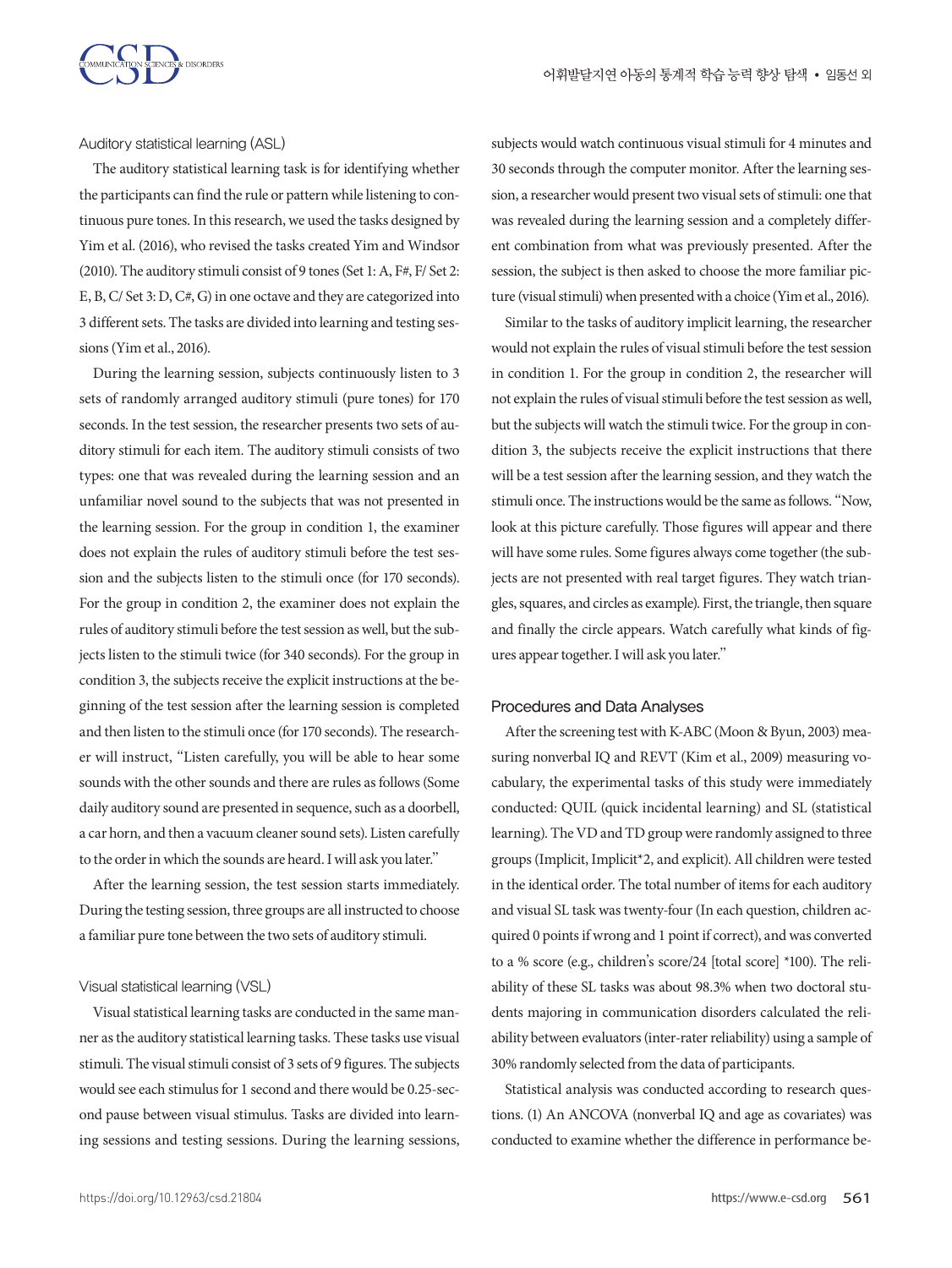

tween the VD and TD groups was significant in SL tasks (auditory and visual), and (2) One-sample *t*-test was conducted to identify whether the performance was 50% (chance level) or higher. (3) Pearson's correlation coefficient was performed to find out whether the correlation between SL, vocabulary, and QUIL of each group was significant. Simple linear regression was conducted to see if SL could make a significant contribution to vocabulary learning if the correlation (Pearson's correlation coefficient) between SL, vocabulary, and QUIL was significant.

## RESULTS

# Group Differences in Statistical Learning Depending on Modality and Exposure Condition

Our primary research question was to examine whether children with VD would underperform compared to the TD children in statistical learning (SL). Figure 1 shows the performance of both groups for the SL task. An ANCOVA (nonverbal IQ and age as covariates) was conducted with two groups (TD / VD) and the three exposure conditions (implicit/implicit\*2/ explicit) as independent variables and between-subject factors, and the percentage of accurate responses on auditory and visual SL scores served as dependent measures.

The VD group showed a statistically significant difference in the auditory SL task compared to the TD group  $(F_{(1,124)} = 4.412)$ ,  $p = .038$ ), but the difference was not significant in the visual SL task  $(F_{(1,124)}=1.906, p=.170)$ . In the auditory SL task, the VD group was  $49.72$  (SE = 1.65) and received a significantly lower score than

the TD group, which was 53.78 (SE=.948). In the visual SL task, the VD group was  $50.80$  (SE=1.66) and the TD group with  $53.47$ (SE=.951). In addition, the main effect of the three exposure conditions was not valid and the secondary interaction between group \* condition was significant in the auditory domain ( $p = .045$ ) but not in the visual domain ( $p = .938$ ).

The children in condition 1 who performed the original version of the statistical learning task did not exhibit any significant difference between the VD and TD groups in the auditory SL task  $(F<sub>(1,44)</sub> = 3.175, p > .05)$ , nor in the visual SL task  $(F<sub>(1,44)</sub> = .971, p > .05)$ . In condition 2, where the original version of the task was exposed twice, the performance difference between the VD and TD children was not significant in the auditory SL task  $(F<sub>(1,34)</sub> = .438, p > .05)$ or in the visual SL task  $(F_{(1,34)} = .989, p > .05)$ . However, even if there were no statistically significant differences, the performance of the VD group tended to be higher than the TD group as the VD group received  $54.27$  (SE = 3.93) and the TD group received  $51.26$  (SE = 2.15) in the auditory SL task. In condition 3, where the explicit instruction is provided, the VD group with 46.27 (SE=2.36) showed significantly lower performance  $(F_{(1,42)}=15.134, p=.000)$  than the TD group with 57.05 ( $SE = 1.37$ ) in the auditory SL tasks. In the visual SL task, the VD group also showed lower performance with 52.88  $(SE = 3.09)$  compared to the TD group with 54.60  $(SE = 1.80)$ , but was not statistically significant  $(F_{(1,42)} = .225, p = .638)$ .

## Chance-level Test in Statistical Learning for Each Group

The statistical learning task of this study was divided into a practice session and a test session. In the test session, a forced-choice



**Figure 1.** Accuracy (%) of statistical learning for group, and exposure condition in each domain. VD= children with Vocabulary Delay; TD= Typically Developing children.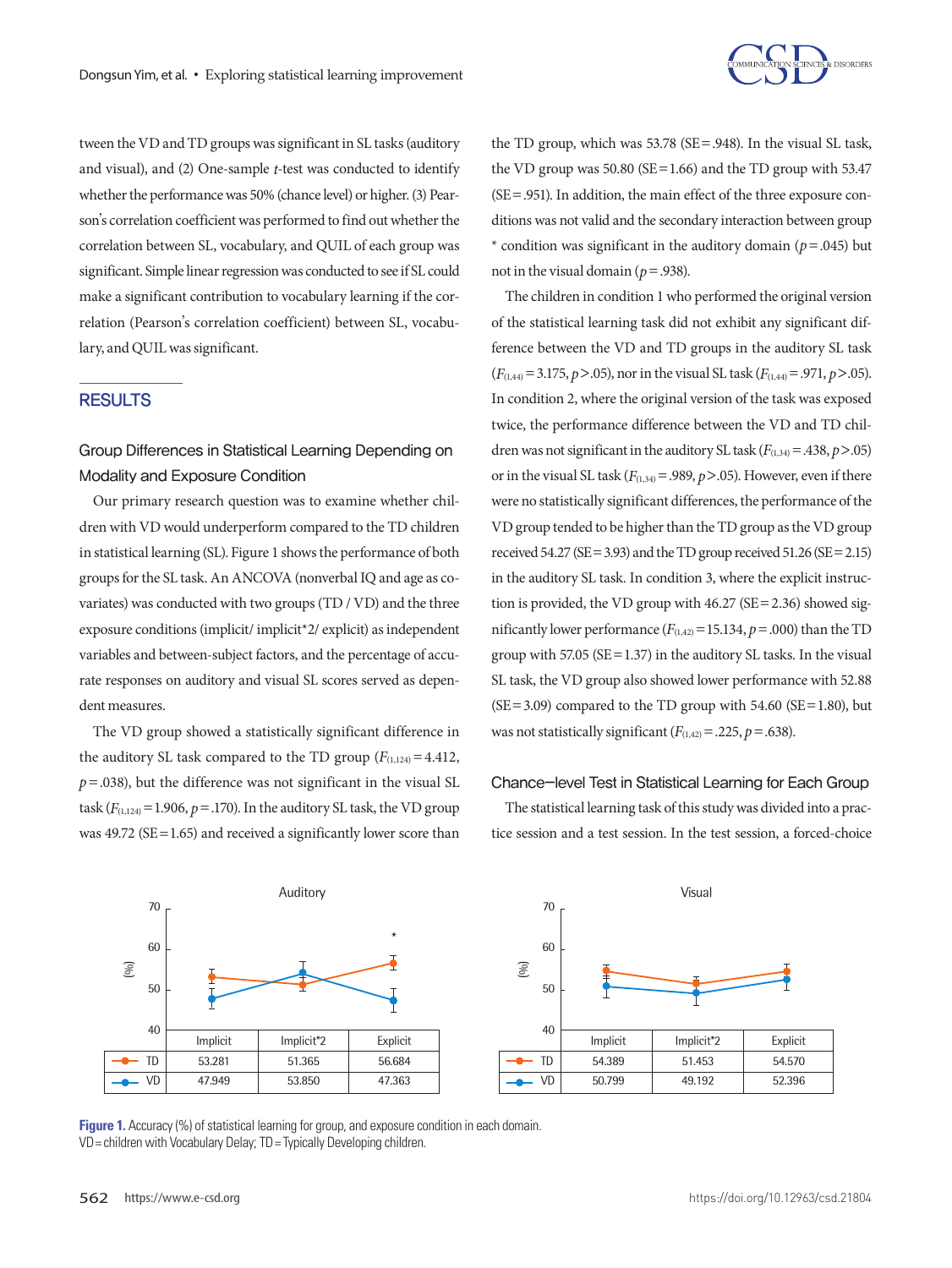**Table 2.** One-sample *t*-test for each group in each condition of statistical learning

|          |                       | Test value = $50$ |        |       |           |  |  |  |
|----------|-----------------------|-------------------|--------|-------|-----------|--|--|--|
| Domain   | Exposure<br>condition |                   | VD     | TD    |           |  |  |  |
|          |                       | t                 | р      | t     | р         |  |  |  |
| Auditory | Implicit              | .357              | > .05  | 2.018 | > .05     |  |  |  |
|          | Implicit*2            | 2.153             | > 0.05 | 1.331 | > 0.05    |  |  |  |
|          | Explicit              | $-128$            | > 0.05 | 4.510 | $< 01***$ |  |  |  |
| Visual   | Implicit              | .041              | > 0.05 | 2.446 | $< .05*$  |  |  |  |
|          | Implicit*2            | $-1.543$          | > .05  | .961  | > .05     |  |  |  |
|          | Explicit              | $-1.016$          | > .05  | 3.180 | $< 01***$ |  |  |  |

VD= children with Vocabulary Delay; TD= Typically Developing children. \**p* < .05, \*\**p* < .01.

**Table 3.** The correlation coefficients among Statistical learning conditions, vocabulary, and QUIL in the TD group

| Variables<br>of interest | M |                                          |  |  | SD SL_A1 SL_A2 SL_A3 SL_V1 SL_V2 SL_V3        |     |
|--------------------------|---|------------------------------------------|--|--|-----------------------------------------------|-----|
| REVT R                   |   |                                          |  |  | 68.36 11.052 .034 -.049 -.094 -.120 .029 .314 |     |
| REVT E                   |   |                                          |  |  | 75.00 10.036 .122 -.047 -.010 .086 -.111 .289 |     |
| QUIL                     |   | 48.38 18.141 .218 .352* .156 -.057 -.223 |  |  |                                               | በ2በ |

TD= Typically Developing children; SL\_A1= Auditory Implicit; SL\_A2= Auditory Implicit\*2; SL\_A3= Auditory Explicit; SL\_V1= Visual Implicit; SL\_V2= Visual Implicit\*2; SL\_V3= Visual Explicit; Receptive & Expressive Vocabulary Test (Kim, Hong, Kim, Jang, & Lee, 2010); Quick Incidental Learning (Yang, Kim, Han, & Yim, 2013).  $*$ *p* < .05.

test was performed to select the more familiar one of two items. According to the previous studies, children showed true learning performance when they achieved 50% accuracy or higher based on the chance level (Saffran et al., 1999). Therefore, one sample *t*test was conducted with the test value at 50.

As a result, there was no significant difference between the chance level in the VD group's in all domain and exposure conditions (*p*>.05). In contrast, the TD group performed significantly higher than 50% in the explicit (condition 3) of the auditory task  $(t_{34})$ = 4.510,  $p < .05$ ) and they performed significantly higher than 50% in the implicit (condition 1)  $(t_{34}) = 2.446$ ,  $p < .05$ ) and explicit (condition 3) ( $t_{(34)}$  = 3.180,  $p < .05$ ) in the visual task. The detailed results are presented in Table 2.

#### Correlation and Regression

Although no detailed conditions of statistical learning showed a significant correlation with the receptive vocabulary (REVT-R) and the expressive vocabulary (REVT-E) in the TD group (*p*>.05),

**Table 4.** The correlation coefficients among Statistical learning conditions, vocabulary, and QUIL in the VD group

| Variables<br>of interest |  | M SD SL_A1 SL_A2 SL_A3 SL_V1 SL_V2 SL_V3     |  |     |
|--------------------------|--|----------------------------------------------|--|-----|
| REVT R                   |  | 49.05 13.477 .007 -.008 .122 .097 -.272 .286 |  |     |
| REVT E                   |  | 57.74 16.503 - 151 .088 .160 .234 - 504 .014 |  |     |
| OUIL                     |  | 38.14 16.656 .114 .190 -.415 -.183 -.527     |  | በ28 |

VD= children with Vocabulary Delay; SL\_A1= Auditory Implicit; SL\_A2= Auditory Implicit\*2; SL\_A3= Auditory Explicit; SL\_V1= Visual Implicit; SL\_V2= Visual Implicit\*2; SL\_V3= Visual Explicit; Receptive & Expressive Vocabulary Test (Kim, Hong, Kim, Jang, & Lee, 2010); Quick Incidental Learning (Yang, Kim, Han, & Yim, 2013).

it showed significant correlation with condition 2 (implicit\*2) in the auditory domain and quick incidental learning (QUIL) (*r*=.352, *p*<.05). A simple linear regression was performed to confirm the importance of SL\_A2 (Statistical Learning\_Auditory Implicit\*2) to QUIL, and it was found that SL\_A2 had a 12.4% explanatory power for QUIL  $(F_{(1,33)} = 4.679, p < .05, R^2 = .124)$ .

On the other hand, the VD group did not show any SL conditions that showed significant correlation with receptive vocabulary (REVT-R), expressive vocabulary (REVT-E), and quick incidental learning (QUIL) capabilities. The detailed results are presented in Tables 3 and 4.

## DISCUSSION & CONCLUSION

The purpose of this study was to investigate the difference in the performance of statistical learning between VD and TD children and to examine the possibility of improving the statistical learning ability. We divided the conditions into three types: implicit, implicit\*2, and explicit; depending on whether the instruction is provided or not. We also divided the conditions into visual and auditory categories to see if statistical learning task performance appears to be domain-general or domain-specific. In addition, we tried to examine whether each of the conditions for statistical learning has a significant correlation with the receptive vocabulary (REVT-R), expressive vocabulary (REVT-E), or quick incidental learning (QUIL).

Although the differences in performance between the VD and TD groups were not significant in the visual task, they were significant in the auditory task. The learning deficits of VD children were found only in the auditory domain rather than in both auditory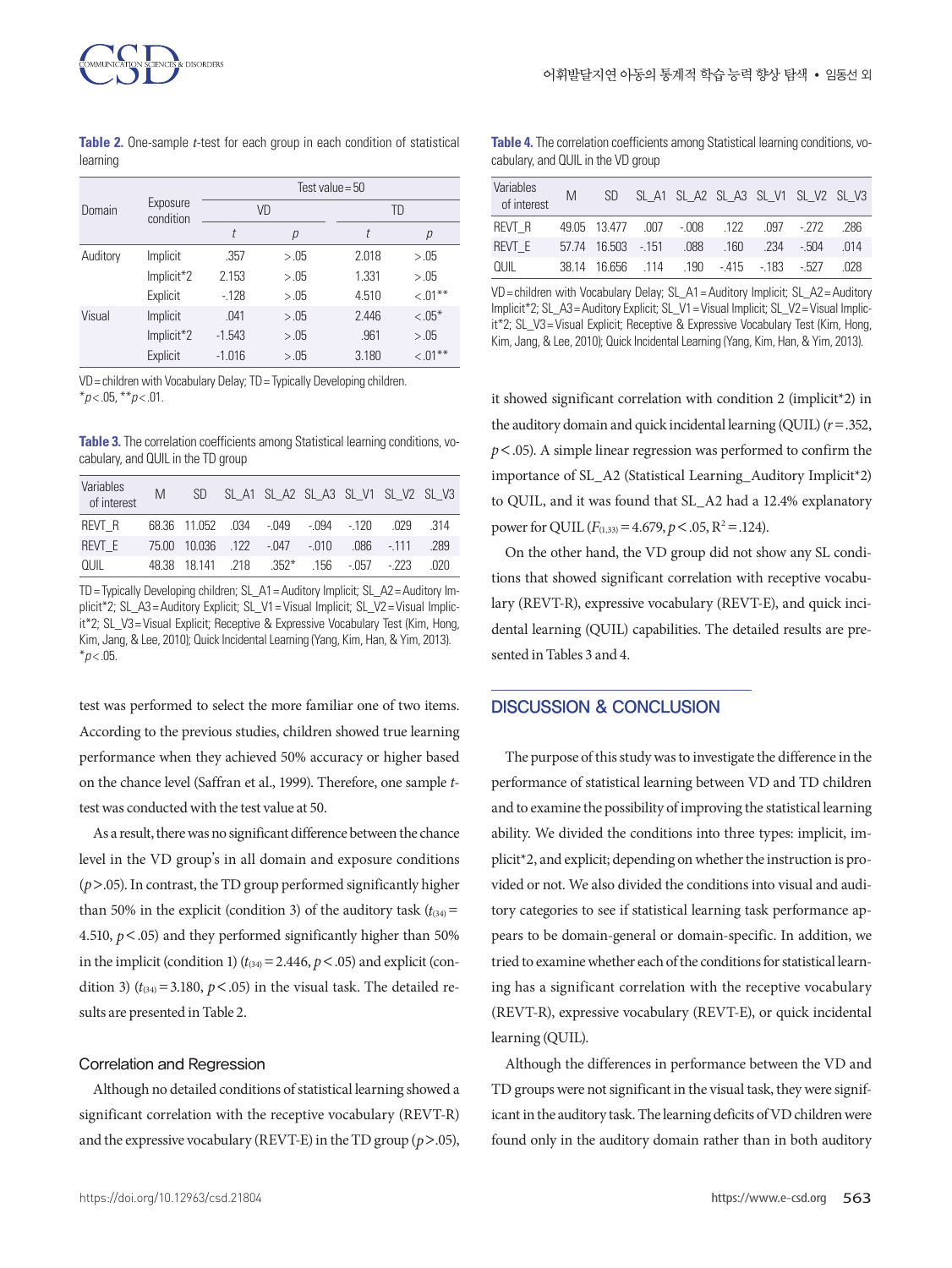

and visual domains. Therefore, visual and auditory domain may be independent, and sensory modalities need to be considered when evaluating learning abilities of children with VD (Conway & Christiansen, 2005, 2009). However, the difference in statistical learning according to domains may have different results depending on the type of stimulus and the difficulty of the task, so these results should be interpreted carefully. In particular, the difference between groups in the visual task in this study was not statistically significant, but children with VD tended to receive lower scores than TD children. In addition, typical learners without language impairment were reported to be able to quickly learn grammarlike patterns in the auditory domain (Conway & Christiansen, 2005). However, the auditory domain benefit only appears to the typical learners rather than the language impaired group, because the VD group performed significantly lower in the auditory task compared to the TD group in this study.

As a result of examining the exposure condition of statistical learning tasks or task performance, a significant difference was not found in the auditory and visual performance of the VD and TD group in implicit (condition 1) and implicit\*2 (condition 2). There was no significant difference between VD and TD children in the auditory implicit learning of this study, which was inconsistent with previous study results (Evans et al., 2009; Lammertink et al., 2017). The characteristics of the auditory stimuli of this study were composed of pure-tones, which were difficult to name. Therefore, it is inferred that the vocabulary knowledge did not have a significant benefit for the TD children's task performance.

Although there was no statistically significant difference, the VD group tended to score higher than the TD group in the auditory task with double exposure, suggesting that it might be beneficial to increase the duration of auditory stimuli provided to the VD group (Evans et al., 2009; Rice, Buhr, & Oetting, 1992). Children with VD may require relatively more exposure (double exposure) for learning than TD children. On the other hand, the TD children were able to learn with the original exposure condition. In the TD group, exposure for learning was already enough in its original condition, and further exposure time was not necessarily required for optimal learning. It is also possible to interpret that more exposure time than necessary can lower attentional concentration. Gray (2003) also reported that in terms of word learning,

children with SLI needed to listen to novel words twice as many times as their peers. In condition 1 and condition 2, there was no significant difference in performance between the two groups in both auditory and visual tasks. However, in condition 3 with explicit instruction, the auditory performance of the VD group was significantly lower than the TD group. The VD children showed significantly lower performance than TD children in the auditory task, whereas similar performance in the visual task showed that the auditory condition was more difficult than the visual condition as shown in previous studies (Arciuli, 2018; Evans et al., 2009; Lammertink et al., 2017). This difficulty of processing auditory information puts children in more challenging situations to learn new vocabulary auditorily in the early stages of language development. In addition, in the explicit condition of the auditory task, TD children clearly showed a learning effect and obtained high scores, whereas the children with VD did not show any learning effect. In other words, the TD children understood and performed tasks when explicitly instructed of the changing condition, whereas under the same condition, the children with VD did not reach the level of performance of the TD children. When required to pay conscious attention to the verbal information during the instruction, the VD group may be expected to have difficulty in learning efficiently because the information exceeds the learner's attention capacity (Cowan et al., 2005; Lavie, 2005).

As a result of verifying the actual learning of the children by performing more than chance level in the statistical learning tasks of the study, the VD group showed a performance which was not significantly different from the chance level of 50 points under any condition, but the TD group showed a performance that was more than the chance level in auditory explicit (SL\_A3), visual implicit (SL\_V1) and visual explicit (SL\_V3) conditions. The TD group showed that learning had been performed more significantly in the explicit conditions under domain-general (Swisher, Restrepo, Plante, & Lowell, 1995). Also, the fact that in the visual task, they performed above the chance level in condition 1 with shorter exposure than the condition 2, suggests that more exposure may not necessarily be beneficial to children in the TD group (Evans et al., 2009; Gray, 2003; Rice et al., 1992).

In order to answer our research question, we tried to discover the relationship between each condition of statistical learning and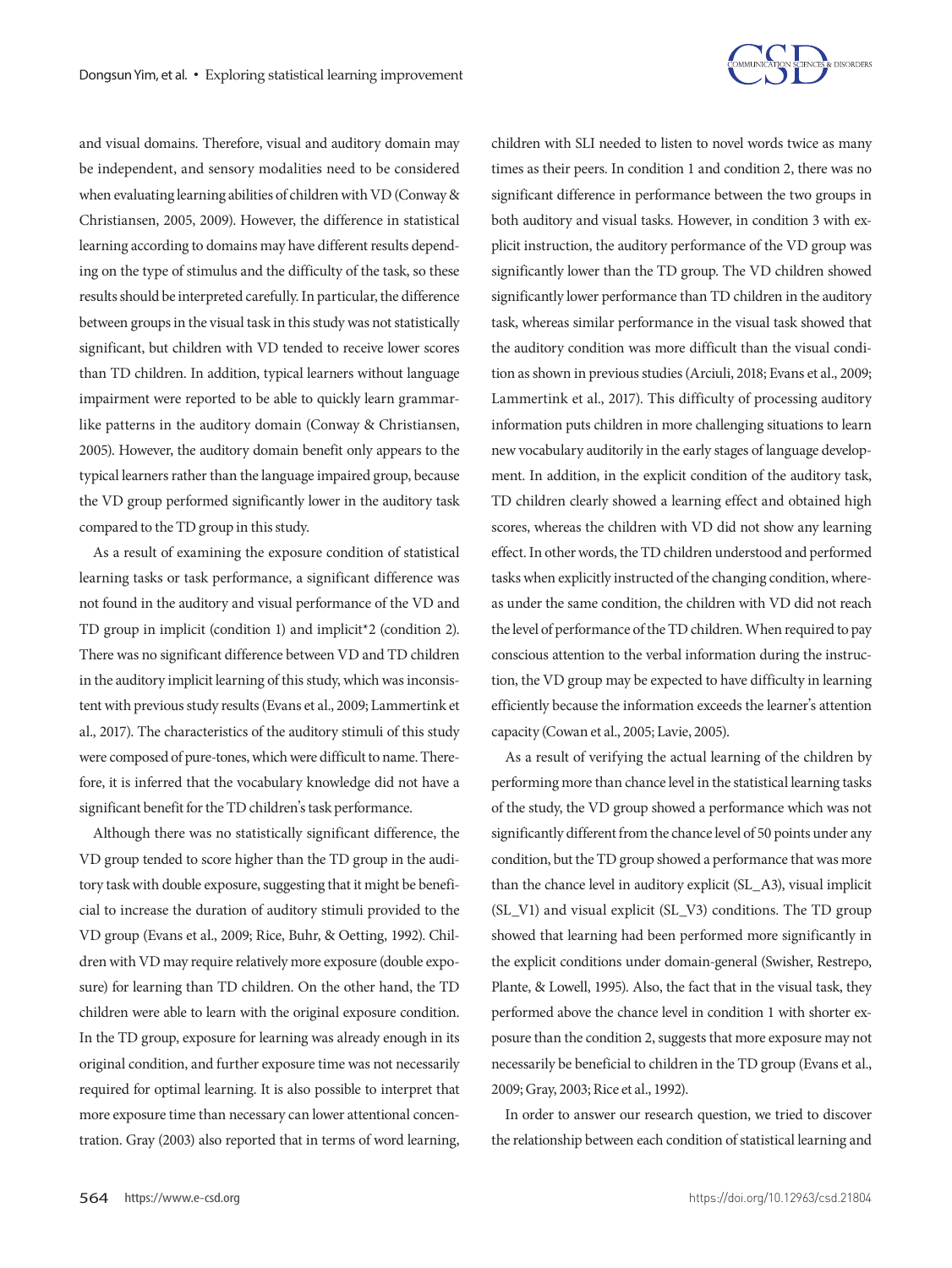the receptive vocabulary (REVT-R), the expressive vocabulary (REVT-E), the quick incidental learning (QUIL), and to clarify whether the contribution of statistical learning to word learning was significant. The VD group did not show any significant relationship but SL\_A2 and QUIL showed a significant correlation in the TD group and SL\_A2 explained QUIL. Statistical learning is regarded to be critical for word learning (Estes, Evans, Alibali, & Saffran, 2007; Mirman, Magnuson, Estes, & Dixon, 2008).

The VD group did not link the statistical learning to efficient word learning. Previous studies suggested that children with VD were less effective in suppressing competing representations and did not focus attention on the target, resulting in inefficient or slow word learning (McMurray, Samuelson, Lee, & Tomblin, 2006; Mainela-Arnold, Evans, & Coady, 2008; Tomblin, Mainela-Arnold, & Zhang, 2007). Another possibility was that the VD group did not adequately store the detailed phonological forms of novel target words (Mainela-Arnold et al., 2008). According to the Ullman's procedural learning deficit hypothesis of SLI, word learning is supported by declarative memory systems, not procedural memory, so infants can begin to find a word in continuous speech even the earliest stages (Evans et al., 2009; Saffran & Estes, 2006). On the other hand, the TD group was ready to detect word boundaries in the presented information, and this ability seemed to be related to word learning (Evans et al., 2009). The TD children could listen to the continuous speech and track the transition probability (Saffran, Newport, Aslin, Tunick, & Barrueco, 1997).

In conclusion, the current study suggests the possibility that children with VD can increase their statistical learning ability through double auditory exposures, and the novel quick incidental learning in the TD group was supported by the statistical learning, but this was not seen in the VD group. Future studies should be able to suggest ways to link statistical learning with word learning as well as efforts to improve the statistical learning abilities of children with VD.

## **REFERENCES**

- Arciuli, J. (2018). Reading as statistical learning. *Language, Speech, and Hearing Services in Schools, 49*(3S), 634-643.
- Aslin, R. N., & Newport, E. L. (2012). Statistical learning from acquiring spe-

cific items to forming general rules. *Current Directions In Psychological Science, 21*(3), 170-176.

- Conway, C. M., & Christiansen, M. H. (2001). Sequential learning in nonhuman primates. *Trends in Cognitive Sciences, 5*(12), 539-546.
- Conway, C. M., & Christiansen, M. H. (2005). Modality-constrained statistical learning of tactile, visual, and auditory sequences. *Journal of Experimental Psychology: Learning, Memory, and Cognition, 31*(1), 24-39.
- Conway, C. M., & Christiansen, M. H. (2009). Seeing and hearing in space and time: effects of modality and presentation rate on implicit statistical learning. *European Journal of Cognitive Psychology, 21*(4), 561-580.
- Cowan, N., Elliott, E. M., Saults, J. S., Morey, C. C., Mattox, S., Hismjatullina, A., & Conway, A. R. (2005). On the capacity of attention: its estimation and its role in working memory and cognitive aptitudes. *Cognitive Psychology, 51*(1), 42-100.
- Erickson, L. C., & Thiessen, E. D. (2015). Statistical learning of language: theory, validity, and predictions of a statistical learning account of language acquisition. *Developmental Review, 37,* 66-108.
- Estes, K. G., Evans, J. L., Alibali, M. W., & Saffran, J. R. (2007). Can infants map meaning to newly segmented words? Statistical segmentation and word learning. *Psychological Science, 18*(3), 254-260.
- Evans, J. L., Saffran, J. R., & Robe-Torres, K. (2009). Statistical learning in children with specific language impairment. *Journal of Speech, Language, and Hearing Research, 52*(2), 321-335.
- Frost, R., Armstrong, B. C., Siegelman, N., & Christiansen, M. H. (2015). Domain generality versus modality specificity: the paradox of statistical learning. *Trends in Cognitive Sciences, 19*(3), 117-125.
- Gray, S. (2003). Word-learning by preschoolers with specific language impairment: what predicts success?. *Journal of Speech, Language, and Hearing Research, 46*(1), 56-67.
- Kim, Y., Hong, K., Kim, K., Jang, H., & Lee, J. (2009). *Receptive and Expressive Vocabulary Test (REVT).* Seoul: Seoul Community Rehabilitation Center.
- Kim, R., Seitz, A., Feenstra, H., & Shams, L. (2009). Testing assumptions of statistical learning: is it long-term and implicit?. *Neuroscience letters, 461*(2), 145-149.
- Lammertink, I., Boersma, P., Wijnen, F., & Rispens, J. (2017). Statistical learning in specific language impairment: a meta-analysis. *Journal of Speech, Language, and Hearing Research, 60*(12), 3474-3486.
- Lany, J., & Gómez, R. L. (2008). Twelve-month-old infants benefit from prior experience in statistical learning. *Psychological Science, 19*(12), 1247-1252.
- Lavie, N. (2005). Distracted and confused?: Selective attention under load.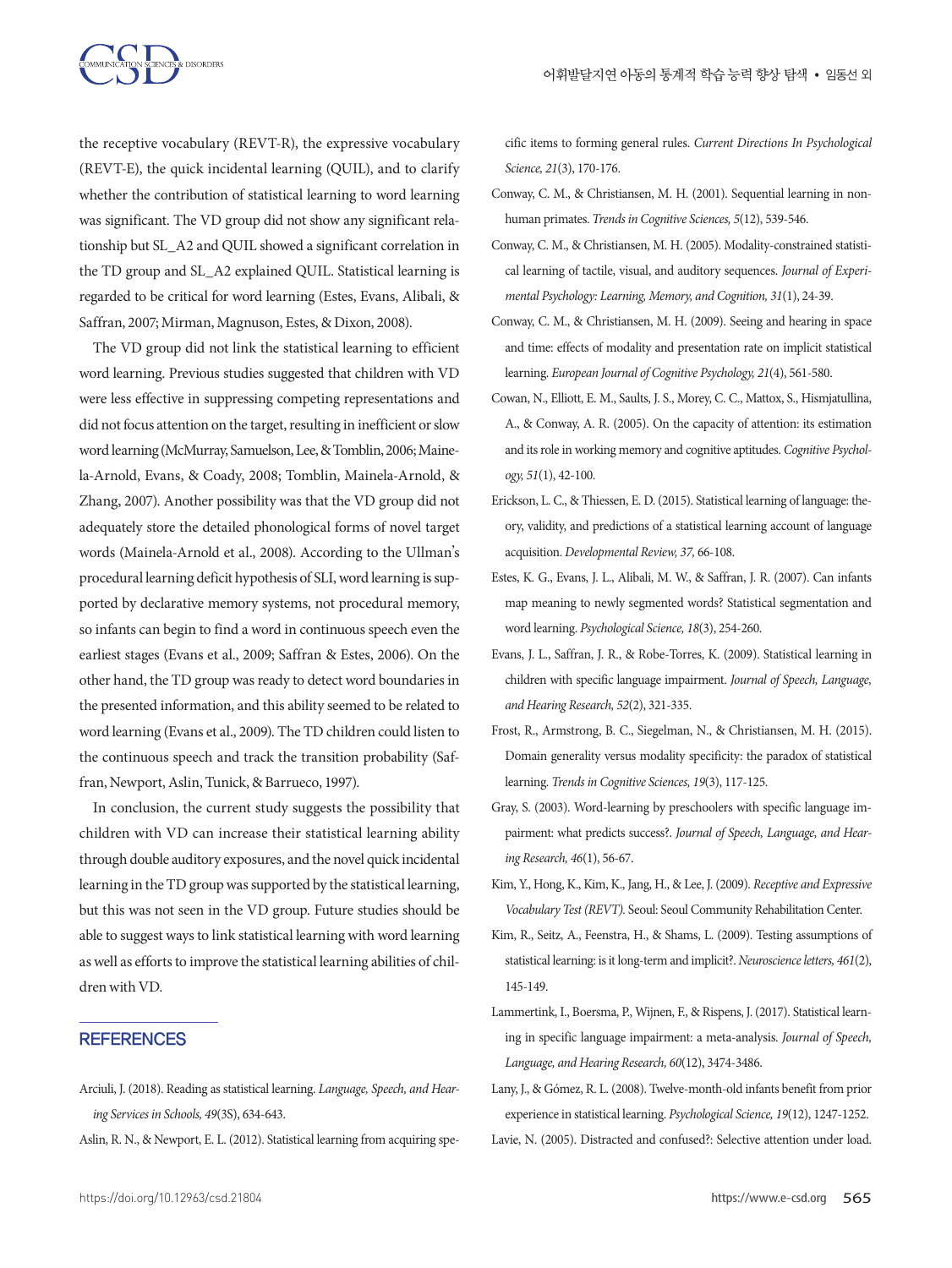

*Trends in Cognitive Sciences, 9*(2), 75-82.

- Mainela-Arnold, E., & Evans, J. L. (2014). Do statistical segmentation abilities predict lexical-phonological and lexical-semantic abilities in children with and without SLI?. *Journal of Child Language, 41*(2), 327-351.
- Mainela-Arnold, E., Evans, J. L., & Coady, J. A. (2008). Lexical representations in children with SLI: evidence from a frequency-manipulated gating task. *Journal of Speech, Language, and Hearing Research, 51*(2), 381-393.
- Maye, J., Werker, J. F., & Gerken, L. (2002). Infant sensitivity to distributional information can affect phonetic discrimination. *Cognition, 82*(3), B101- B111.
- McMurray, B., Aslin, R. N., & Toscano, J. C. (2009). Statistical learning of phonetic categories: insights from a computational approach. *Developmental Science, 12*(3), 369-378.
- McMurray, B., Samuelson, V., Lee, S., & Tomblin, J. B. (2006). *Eye movements reveal the time course of spoken word recognition in normal and languageimpaired adolescents.* In poster presented at the Symposium on Research in Child Language Disorders, Madison, WI.
- Mirman, D., Magnuson, J. S., Estes, K. G., & Dixon, J. A. (2008). The link between statistical segmentation and word learning in adults. *Cognition, 108*(1), 271-280.
- Moon, S. B., & Byun, C. J. (2003). *Korean Kaufman assessment battery for children (K-ABC).* Seoul: Hakjisa.
- Newport, E. L., & Aslin, R. N. (2004). Learning at a distance I. Statistical learning of non-adjacent dependencies. *Cognitive Psychology, 48*(2), 127-162.
- Peña, M., Bonatti, L. L., Nespor, M., & Mehler, J. (2002). Signal-driven computations in speech processing. *Science, 298*(5593), 604-607.
- Perruchet, P., & Pacton, S. (2006). Implicit learning and statistical learning: one phenomenon, two approaches. *Trends in Cognitive Sciences, 10*(5), 233-238.
- Rice, M. L., Buhr, J., & Oetting, J. B. (1992). Specific-language-impaired children's quick incidental learning of words: the effect of a pause. *Journal of Speech, Language, and Hearing Research, 35*(5), 1040-1048.
- Saffran, J. R. (2002). Constraints on statistical language learning. *Journal of Memory and Language, 47*(1), 172-196.
- Saffran, J. R., & Estes, K. G. (2006). Mapping sound to meaning: connections between learning about sounds and learning about words. *Advances in*

*Child Development and Behavior, 34,* 1-38.

- Saffran, J. R., Johnson, E. K., Aslin, R. N., & Newport, E. L. (1999). Statistical learning of tone sequences by human infants and adults. *Cognition, 70*(1), 27-52.
- Saffran, J. R., Newport, E. L., Aslin, R. N., Tunick, R. A., & Barrueco, S. (1997). Incidental language learning: listening (and learning) out of the corner of your ear. *Psychological Science, 8*(2), 101-105.
- Sun, R., Zhang, X., Slusarz, P., & Mathews, R. (2007). The interaction of implicit learning, explicit hypothesis testing learning and implicit-to-explicit knowledge extraction. *Neural Networks, 20*(1), 34-47.
- Swisher, L., Restrepo, M. A., Plante, E., & Lowell, S. (1995). Effect of implicit and explicit "rule" presentation on bound-morpheme generalization in specific language impairment. *Journal of Speech, Language, and Hearing Research, 38*(1), 168-173.
- Teinonen, T., Fellman, V., Näätänen, R., Alku, P., & Huotilainen, M. (2009). Statistical language learning in neonates revealed by event-related brain potentials. *BMC Neuroscience, 10*(1), 13-21.
- Tomblin, J. B., Mainela-Arnold, E., & Zhang, X. (2007). Procedural learning in adolescents with and without specific language impairment. *Language Learning and Development, 3*(4), 269-293.
- Turk-Browne, N. B. (2012). Statistical learning and its consequences. *Nebraska Symposium on Motivation, 59,* 117-146.
- Ullman, M. T., & Pierpont, E. I. (2005). Specific language impairment is not specific to language: the procedural deficit hypothesis. *Cortex, 41*(3), 399- 433.
- Yim, D., Kwak, A., Lee, Y., Han, W., Lee, J., Chun, S., ..., & Han, J. (2016). Statistical learning in children with primary language impairment. *Journal of Speech-Language & Hearing Disorders, 25*(3), 61-69.
- Yim, D., & Rudoy, J. (2013). Implicit statistical learning and language skills in bilingual children. *Journal of Speech, Language, and Hearing Research, 56*(1), 310-322.
- Yim, D., & Windsor, J. (2010). The roles of nonlinguistic statistical learning and memory in language skill. *Korean Journal of Communication & Disorders, 15*(3), 381-396.
- Yu, C. (2008). A statistical associative account of vocabulary growth in early word learning. *Language Learning and Development, 4*(1), 32-62.